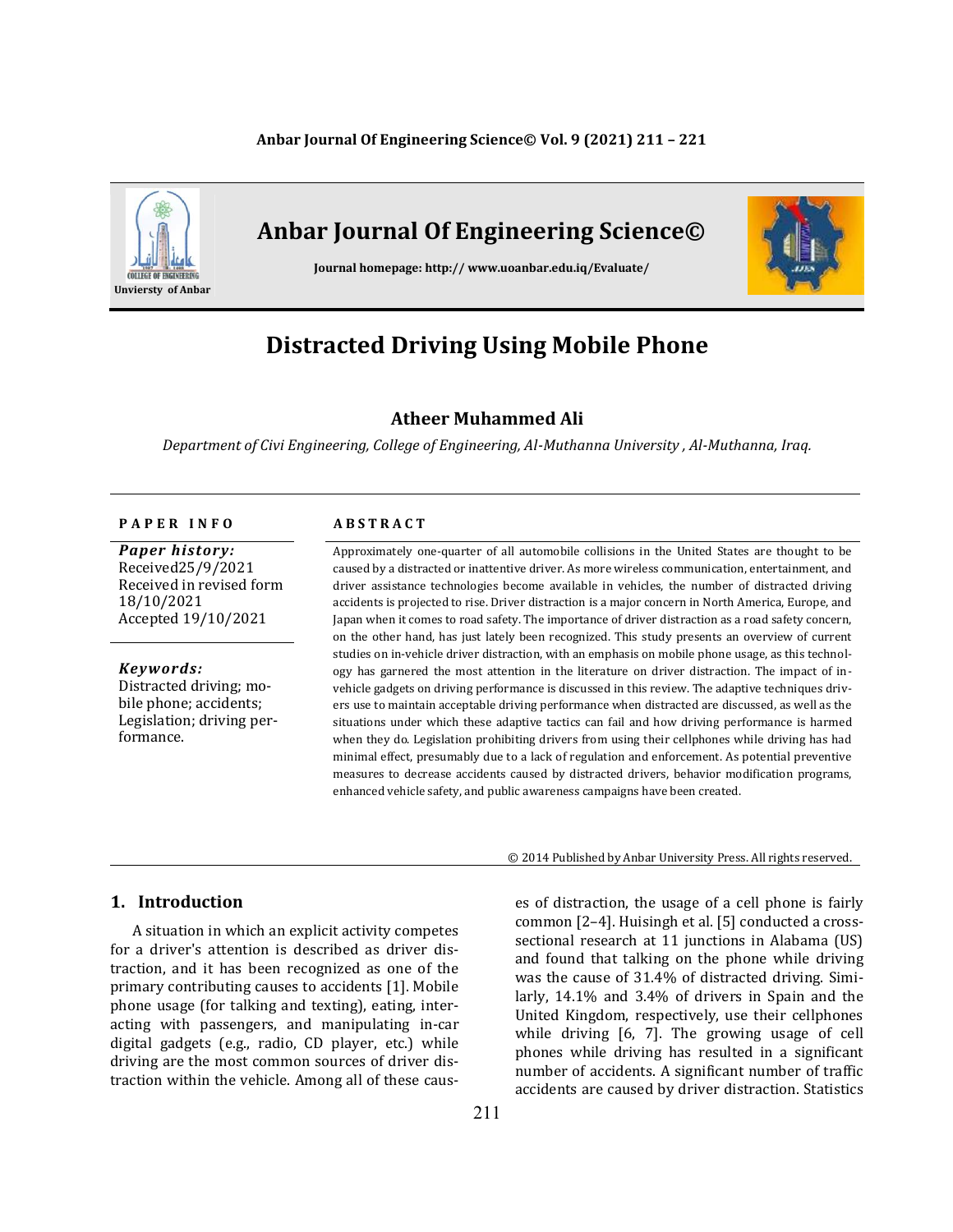from the National Highway Traffic Safety Administration (NHTSA) (National Center for Statistics and Analysis, 2016) [8], based on data from the NHTSA's Fatality Analysis Reporting System (FARS) and the National Automotive Sampling System (NASS) General Estimates System (GES), show that distractionrelated crashes accounted for 15 to 20% of total crashes in the United States between 2010 and 2014. Based on data from the National Automotive Sampling System-Crashworthiness Data System (NASS-CDS), Knipling (1993) [9] concluded that roughly 25 to 30% of crashes might be ascribed to distraction. Driver distraction was observed in roughly half of the crashes evaluated in the 100-car Naturalistic Driving Study [10].

Driving represents an important and precise function which is requiring attention and care through using the varied psychological feature, physical, sensory, and bodily function skills. Despite driving is not an easy task, there are many drivers who neglect rules, and practice so many activities during their driving. Listening to the radio, conversing with the passengers, and reading are common activities that contribute to drivers 'distractions during driving. The development of technology and wireless communications like mobile phones represented a big role in contributing to the distraction during driving. Moreover, the production of internet technologies, route navigation systems, and entertainment systems in vehicles affect negatively road safety [11]. Therefore, the practices that will affect the performance of the driver during driving will have serious consequences and may increase the proportion of traffic accidents. A numerous factors that contribute to safely driving a vehicle on public roads like skills and abilities. A well-behaved, wellrested, and well-trained driver interacts with the basic, undemanding road environment yet excellent situations and good driving behavior do not always emerge under perfect road traffic conditions. A distraction caused by both vehicle and highway environment is the major issue to make driving performance sub-optimal.

The safe operation of the vehicle and how to handle traffic is the most important task for the driver, which must be handled carefully to avoid accidents. Safe driving activities include making decisions, planning routes, keeping lanes, adjusting and utilizing an acceptable speed, etc. These activities help the driver throughout his major responsibilities. Speaking on a cell phone or similar device while listening to music is an activity that motivates the driver indirectly when he practices his secondary tasks, but not directly. Secondary duties usually conflict with the driver's mental resources for the most part. Accidents are produced by the distraction

caused by secondary activities which affect the primary tasks [12].

The biggest threat to road safety is the distraction of the driver [13]. As a result of the modern technology era, many advanced electronic and technological devices have been introduced for use within cars, such as smartphones and MP3 players, which have led to drivers' preoccupation with other functions contrary to their primary functions during driving. Besides, the provision of different uses of mobile phones like (calls and SMS), email, social networking, song lists, maps, navigation, and traffic congestion information leads to increased visual and cognitive distraction for the driver during safely driving [14]. Driving performance is negatively affected when using the mobile phone while driving. According to epidemiological research, using a cell phone while driving increases your risk of being in a car accident by four times. Mobile phone usage while driving is associated with an increased risk of distracted driving, according to a study conducted by Redelmeier and Tibshirani [15]. Researchers found that using a cell phone while driving increases the risk of an accident four times.

The requirements of safe driving are represented by paying attention to avoiding unsafe situations and doing a visually scanning environment by the driver to achieve safe driving. As shown in Figure 1, describes that the condition of the vehicle must be recognized by the drivers, and also the circumstances surroundings should be scanned through primarily visual (but also auditory and haptic) means. After that, drivers will process this in the brain, then problem situations are determined by drawing on their memory. Resolutions are adopted and an action plan is implemented to avoid the occurrence of the incident. Sometimes visual distraction interferes with other behaviors, recognition, perception, and other cognitive behaviors while driving.



Figure 1. Process of driver cognition [16].

A major global problem is road accidents, which have serious health and economic ramifications. Many forms of data, both subjective and objective, were used in the search for smartphone usage while driving. Through surveys, interviews, driving simulations, real traffic observations, and naturalistic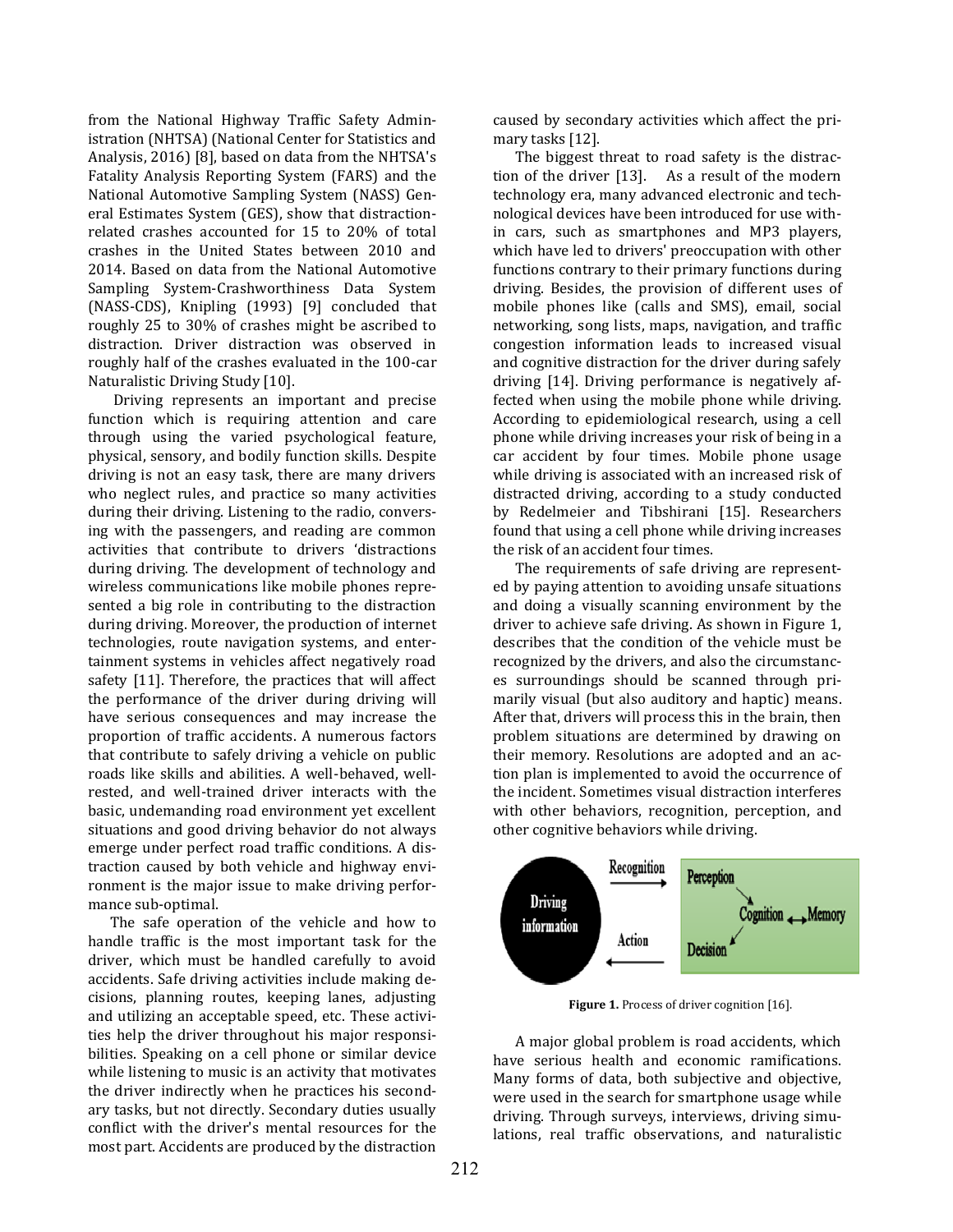studies were incorporated by Hickman and Hanowski [17]. Most of the studies and researches mentioned above indicate the dangers of using all uses of the mobile phone (including talking) while driving increase risks. In the developing countries, there are high percent fatalities due to traffic accidents [18]. Numerous studies and researches have concluded that education, public awareness campaigns, and the imposition of strict law enforcement strategies have a significant role to reduce traffic accidents [19]. There are three solutions suggested byAl-Zahrani et al. [20] to reduce the number of traffic accidents and severity; engineering, education, and enforcement. Here, we review the prevalence of distracted driving habits and their consequences, as well as how distractions affect driving skills and how to prevent distracted driving.

# **2. Driver Distraction and Inattention**

Diversion pay attention from driving due to different circumstances is referred to as "distraction". The situation of the main concern is the usage of a mobile phone. The cell phone itself is rather unobtrusive. There is ample evidence that when people concentrate their attention on a single stimulus, they may miss another signal that is unrelated to the first but is separated in visual angle by a few degrees. Distracted driving, such as texting, phoning, regulating the GPS, and watching are identified as ever-growing road safety challenges by several countries by juxtaposing the skyrocket sales of mobile technologies and in-car infotainment systems.

In order to safely drive, a driver must pay undistracted devotion to the driving duty as even distraction momentarily can cause a crash. Anything on the road has the potential to distract a driver. Two common risk-taking actions done by young persons and the general populace are distraction and inattention by the driver. The two share some similarities but contain distinctive elements of behaviors of unsafe driving. According to [14] who stated that the connection between driver inattention and distraction is not clear, and maintained that they ought to be treated as two distinct types of unsafe driving. The term "driver inattention" is defined as "no attention or inadequate attention to events essential to safe driving," which, in essence, means the divergence of cognizance away from driving to an opposing activity in a way that raises the chance of a collision by the authors [21]. Though, recent investigations have enlarged the decisive boundaries by Regan et al. [21] of driver distraction disagreed with Hallet et al. [21] on the definitions of driver distraction as it depended primarily on the interface between safe driving and opposing activities, but mostly bring about a detrimental consequence on safe driving. It doesn't account for activities that do not have an effect on safe driving [22]. There are numerous activities that compete with driver inattention and distraction and lead to an accident, and they may be generally split into internal and exterior distractions. Internal distractions include things like talking on the phone, reading, and watching television [22]. Internal distractions include the state of the driving force, which diverts attention away from the task at hand, as well as tiredness, tension, and the tendency to daydream. In addition, it encompasses automaticity and fundamental cognitive process visual disorder, in which a person has had recurrent exposure to identical traffic conditions or surroundings to the point where they become less alert to the traffic conditions, as critical as they were the first time the individual encountered the traffic conditions. Drivers are confronted with a variety of difficulties as a result of their use of mobile devices. These include:

- The decrease in concentration levels and situational alertness.
- The driver's ability to effectively survey the route for changes in traffic flow and potential impediments is limited due to the driver's line of vision being focused on the mobile device.
- Failure to follow proper driving etiquette, such as tailgating or driving in an awkward road position.
- Slow reaction times during bad situations, which might lead to a 50% drop in response rates.

Using mobile phones can result in drivers taking off their eyes or using mobile phones may end up in drivers starting off their eyes off the road, their minds off the road with their hands off the handwheel, and therefore the encompassing state of affairs. It is this sort of distraction, which is referred to as psychological feature distraction, that tends to have the biggest impact on overall driving behavior. Smartphone use while driving has been linked to a variety of impairments, including increased latency (particularly during braking reactions, but also in response to traffic signals), a reduced capacity for staying within lanes, shorter following distances, and an overall decrease in driver awareness. Invehicle distractions are distractions that occur within the vehicle but are not under the driver's control [21].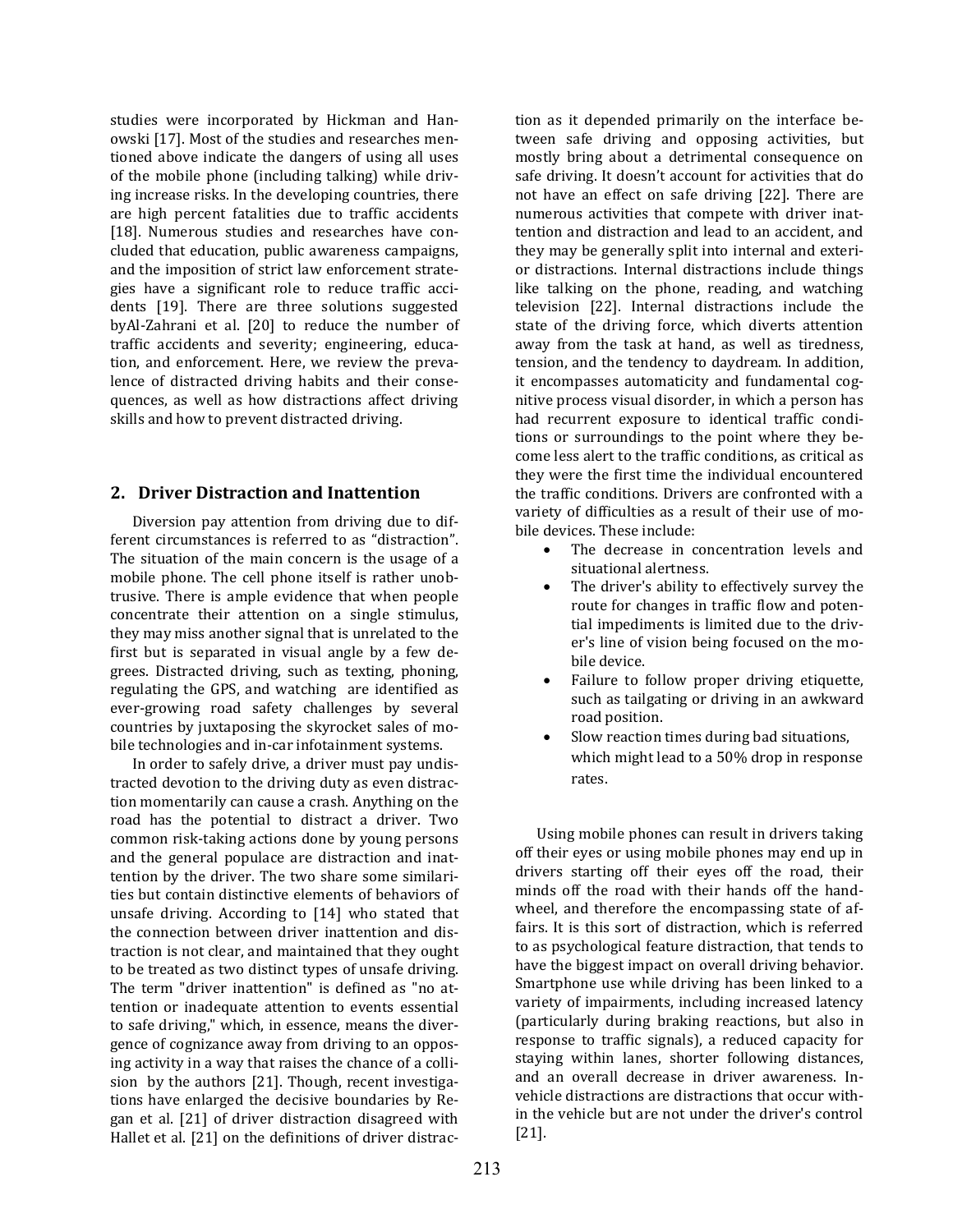In this case, conversing with other passengers, seeking for goods, mistreating the vehicle's media player, operationalizing a global positioning system, and utilizing a portable device are all possibilities. A large number of these distractions need the driver to divert attention away from the act of driving in order to be effective, both physically (such as eye movement) and cognitively (such as ideas in the driver's head) (such as conflict with a passenger). Driver distraction (in all of its manifestations) is responsible for a significant fraction of all trafficrelated injuries and deaths in the United States. In 2015, statistics show that driver distraction was one of the most often cited causes of accidents in the United States [23]. Traffic signs are less visible to drivers who are talking on their mobile phones, whether they are held in their hands or in their hands-free mode.

- Are significantly less conscious of what is going on in the world around them on the road.
- React more slowly, brake more slowly, and stop for a longer period of time.
- Lose control of the vehicle and do not drive in an even or steady manner.
- The car in front of you is more likely to 'tailgate'.
- Stress and frustration levels have increased.
- They have a higher propensity to enter potentially hazardous traffic gaps.

### *2.1. Physical Distraction*

For the purpose of holding and operating a cell phone, drivers must withdraw one hand from the steering wheel. Eyes are taking off from the road momentarily to drop or pick up the mobile and operate. When putting mobile phones to use, the driver must continue to control the car (change, steer, indicators, and change gear, use indicators) with just one hand while still using the device to communicate with passengers. However, despite the fact that physical distraction is considerably more prevalent with mobile devices, there are some tasks that can be performed with hands-free solutions. Though hands-free need not be held while placing a call, the user still takes eyes off-road to and onto the phone may press a button or two.

#### *2.2. Cognitive Distraction*

Each task's performance is typically worse when cognitive (mental) tasks are carried out separately than when they are carried out simultaneously. It is important to split or shift attention across tasks such that they are competing for the same psychological processes. Using a hand-held or hands-free portable phone while driving should split the attention of the driver, requiring that they focus 50% of their attention on operating the phone and holding a conversation, while the other 50% of their attention must be devoted to driving and dealing with the rapidly changing road and traffic conditions. The stress of phone voice communication should be balanced against the stress of driving safely.

#### **3. Audio Activity of Mobile Phones**

One of the most common distractions is audio entertainment systems, and 95% of drivers are fond of listening to audio gadgets such as radio, MP3, and CD players [24]. Drivers may develop mental distractions being caused by car audio systems. These distractions are socially acceptable because they are capable of reducing stress during driving and also assist in the prevention of sleeping resulting from boredom. Drivers are also in the habit of using mobile phones while driving. In many countries around the world, 40% of drivers in Canada and 30% of drivers in Sweden and also in the UK make use of mobile phones during the time they are driving [25]. The neurological response mechanisms that are associated with such acts are determined by the nature of the associated stimuli.

Mobile phone audio activities like music consist of responses to passive listening, one on one discussions are associated with responding to active listening, and sending text messages while driving is associated with responding to cognitive and physical distractions. The process of passive listening occurs from the stimulation of the primary auditory cortex which is located inside the brain in what is called the temporal lobe which carries out all auditory inputs [26]. Therefore, when stimulation occurs in the primary auditory cortex, this may add to cognitive load thereby causing neutral activities to decrease in the part of the brain that is responsible for the carrying out of the task of driving. Three elements make up active listening, they are; comprehending, retaining, and responding. Some recent findings have revealed that being engaged in tasks that are secondary such as taking part in a conversation may interrupt the driving performance [27].

American automobile association had established that using a cell phone when driving put the risk of crashing fourfold in the increase. Several distractions like having a conversation with others inside the car and listening to music are also very dangerous [28]. The most recent research available shows that using a mobile phone while driving impairs one's response time, and as a result, politicians have passed legislation prohibiting its usage. Driving and talking on mobile phones was banned in ten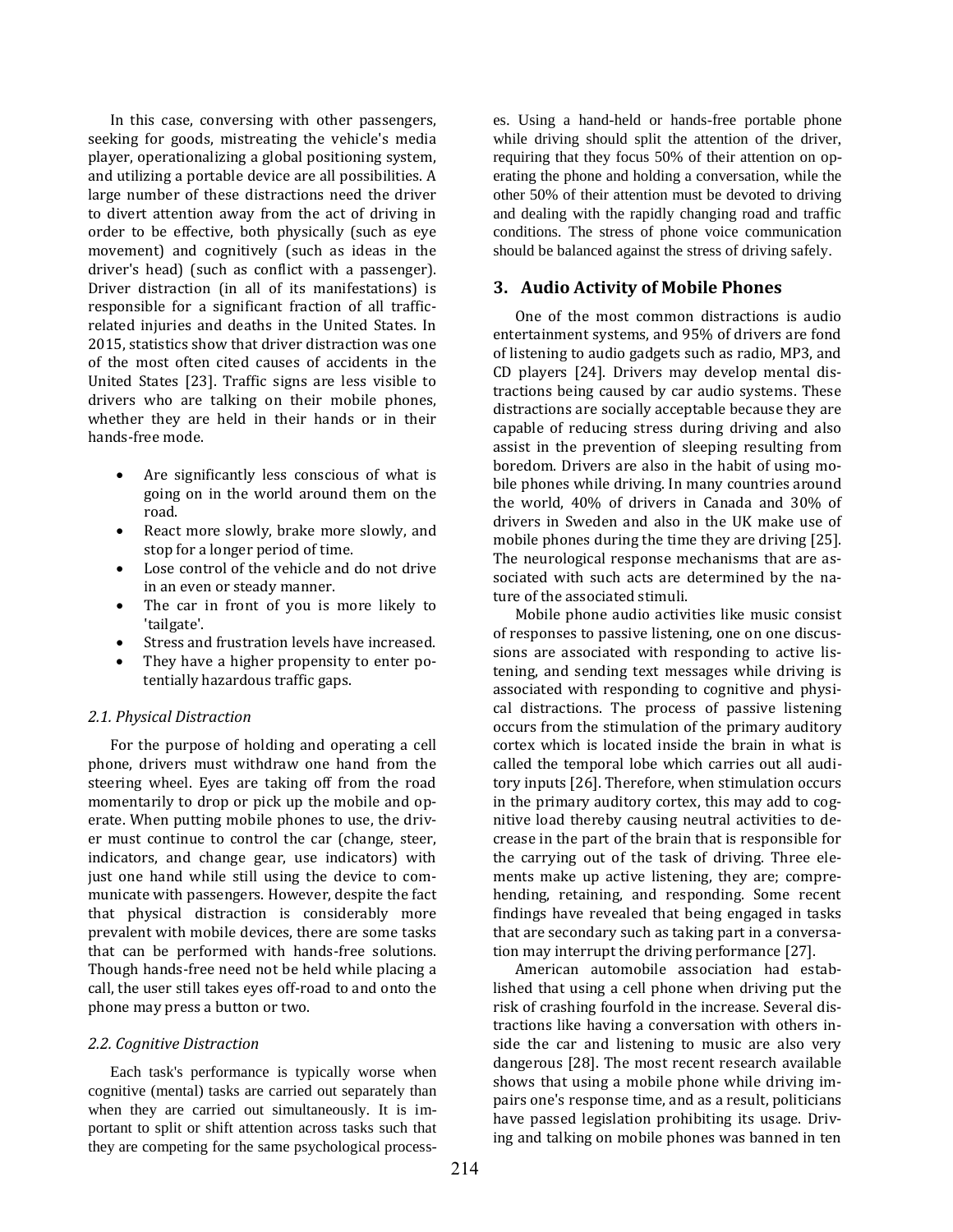states in the USA as of February 2012 while 35 states have banned sending and reading text messages while on the wheels. In Wisconsin for example, there are no laws preventing the use of cellphones while driving, and it has no laws restricting drivers from sending text messages [29].

Studies on epidemiology gave estimates of two to six-fold crashes for phone use when driving [30]. However, these studies took record of only the time when phones were primarily used only for speaking. The use of hand-free devices which have been made mandatory in a lot of countries does not provide any safety advantage over hand-held phones [30]. In addition, government laws state that two-way radios, hands-free phones, and satellite navigation devices can be legally used while driving, but if police observe and are convinced that the driver is preoccupied and failing to control their vehicle sufficiently, the driver may still be prosecuted for this behavior.

Drivers are potentially distracted by the phone in numerous ways which includes auditory that shifts the driver's attention from the road atmosphere to the voice or sounds coming from the phone. This is very great when the phone conversation is poor quality. There are also empirical findings that established that visual activities like sending text messages are more dangerous than receiving or making calls when driving [31]. On the other hand, Castro and Horberry [32] affirmed that drivers' mean speed usually decreases whenever they are having interactions with an entertainment system like radio and CD players.

Talking with a passenger in a car is less dangerous compared to talking to someone on a cell phone because the passengers inside the car can regulate their conversation with the driver with respect to immediate driving conditions and can warn the driver of any imminent road hazards. Conversations on a phone cannot do this [33]. Hence, the use of hands-free phone devices can neither eliminate nor reduce driving distractions emanating from the use of cell phones. Undeniably, adjusting a cassette player, CD or radio accounted for the major causes of crashes that are distraction-related recorded in the United States. There isn't much recent information on new technology distractions, but it's reasonable to assume that they will have some negative consequences for safety.

# **4. Visual Activity on Cell Phones**

Visual distraction can be described as a situation whereby drivers move their eyes away from the road they are plying for a significant period of time. Such examples include reading a caption on a billboard or reading a text message on a mobile phone. Visual distractions when driving are numerous and the first is a situation where the visual fields of the driver are blocked away from areas where he should be seeing while driving like sides, the fronts, or the vehicle's rear. The second distraction is a situation where the driver personally neglects sides, the fronts, or the vehicle's rear as a result of his concentrating on other objects in or out of the vehicle, which prevents safe driving. Another reason for swerving might be due to distractions occurring from within or outside the car, causing the driver to get disoriented. All these forms of distractions can prevent safe driving on our roads.

Driving and talking on a mobile phone usually cause a serious distraction for a driver, and rather than the eyes being focused on the road, their minds are elsewhere because they are 'looking but not seeing'. In Japan, drivers are only allowed to make calls with car phones that have pre-recorded numbers and such phones must be hands-free portable phones (Road Traffic Act, revised). It must be noted that permitting some certain behavior does not bring about regulation attentiveness. When driving, several nations across the world only permit the use of hands-free cellular phones. Specifically, this issue interferes with the process of recognition depicted in Figure 1.

Sending and receiving text messages while driving is one of the visual activities connected with mobile phones, and it has certain performance implications. These associated negative impacts surpassed the negative impacts of making conversations on the phone while driving [34]. Reading of navigational system and signs are visual distractions that necessitate shifting the eyes from the road; eating while driving is a manual distraction that involves removing the hands from the steering wheel, and conversing with passengers is a cognitive distraction that involves taking the mind away from driving. Sending and receiving text messages involves the above stated three types of distractions. . All three of these factors contribute considerably to an increase in the likelihood of a car accident. Institute of Advanced Motorists (IAM) [35] studied in 2012 using a simulator the impact of sending and receiving messages on driving performance using a Facebook mobile application.

In their study, the scientists discovered that when drivers utilized mobile applications and spent less time looking at the road, their performance suffered significantly. (Drivers spend 40% to 60% of their driving time looking at their phones); a 37.6% increase in response time; and an increase in lane drifting occurrences. One of the approaches employed in the past to eradicate sending and receiv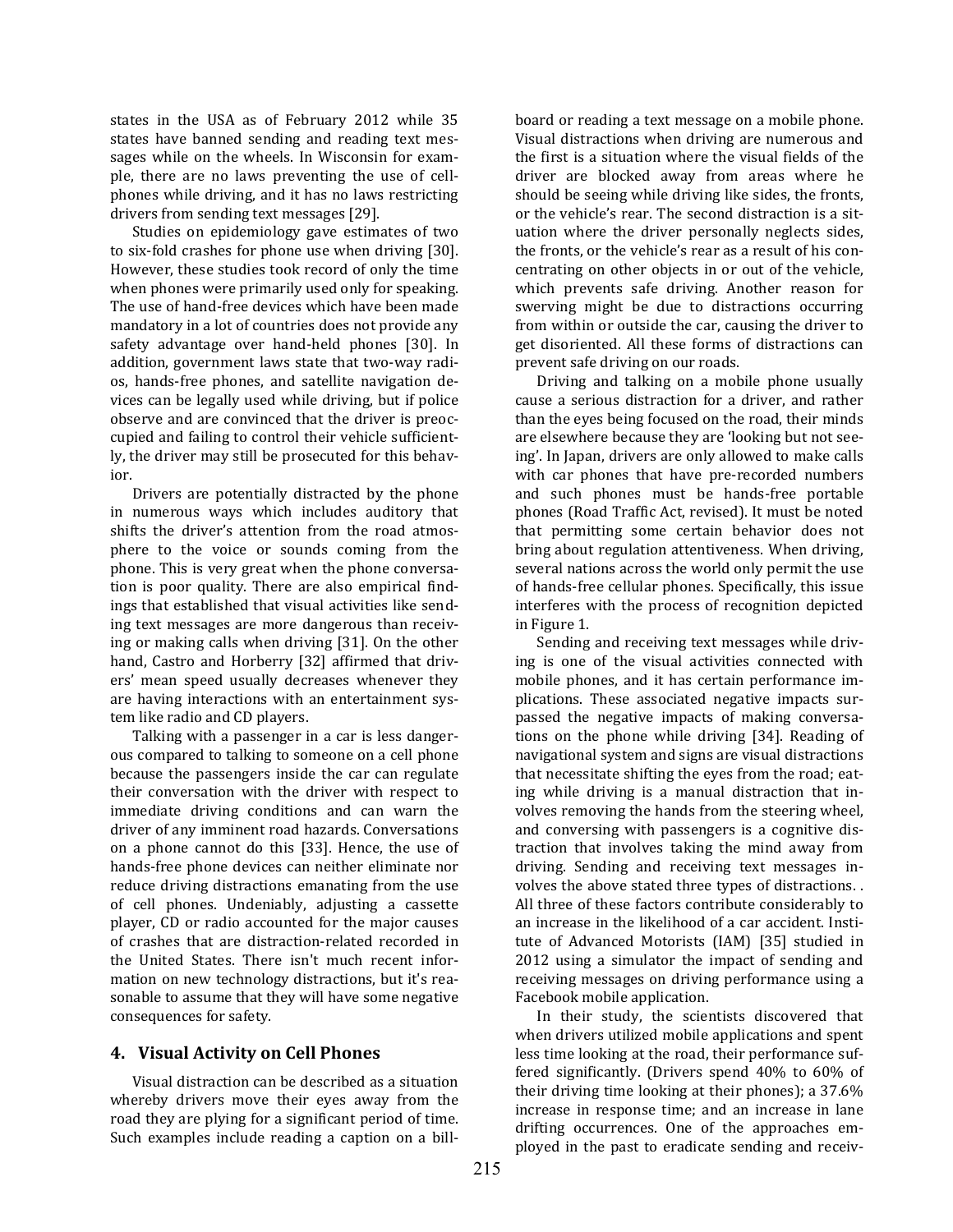ing text messages while driving was banning the act and categorizing it as a primary or secondary offense.

There are indications from research findings that drivers are well informed that driving and at the same time watching television, making phone calls, scanning paper maps, as well as thinking are all dangerous [36]. Visual distraction comprising glancing at adjacent automobiles, pedestrians, and traffic signs was shown to be the cause of 70% of automotive accidents in a 1980 study [37] that resulted in death and injury. Visual distractions while driving usually have great effects on vehicular movements like maintaining a steady lane position. It is also a failure to give each driving task the required attention. Driving responsibilities are generally different from one moment to the next. A specific shift in the driving task is generally initiated by the driver (topdown) or as a result of changes in driving conditions (bottom-up). There is therefore an increased risk of visual distraction when some non-driving information or actions are carried out. This causes an inappropriate diversion of attention and prevents the driver from receiving important information or performing a required shift in tasks, both of which are essential for task completion.

Numerous driving procedures include gathering information from outside the moving vehicle and using that information to rotate the wheel or do other actions. The cycle time (the time gap between receiving feedback) connected with each activity varies depending on the job at hand. There are several examples of turning right or left depending on traffic conditions, but generally speaking, driving straight over an extended route with less traffic results in an extended cycle time. It's easier to collect data and conduct operations when the cycle time is greater. With a shorter cycle time, however, it is possible that the essential information or task switches will be missed. As a result, the time it takes to complete an operation varies depending on the task. Several research including hands-free cellphones, which have no manual component and just need some visual demand to operate, as well as mobile devices, have been conducted to distinguish the impacts of manipulation tasks and communication. It was established afterward that, many other factors usually have an effect on drivers' overall performances. The discussion between the driver and passengers can be the reason of distraction. Strayer et al.[38] evaluated the hypothesis which states that conversations with cell phones have a grave impairment on driving performances by retreating attention away from the visual scene, which brings about what can be referred to as inattention blindness. An active involvement with a mobile phone conversation proved to generate substantial interference with driving, according to a driving simulator research. The impact of discussion on driver performance generally results in what's known as delay recognition and rapid reaction to critical and dangerous traffic situations. Thus, both texting and conversation while driving weaken the event perceiving abilities of drivers, which usually causes dangerous driving conditions.

Sending and receiving text messages with a smartphone while driving is detrimental to having good driving behavior. As a low-cost mode of mobile communication, text messaging is projected to become more popular among drivers, increasing the risk of traffic accidents. Teenage drivers are more prone than older drivers to be distracted by their cellphones while behind the wheel. These young drivers are also vulnerable to the negative consequences of distractions as a result of their inexperience behind the steering wheel. It is also very important to be informed of the increase in the use of more sophisticated smartphones that are equipped with access to the internet, emails, games, and films, and the associated negative implication and risks to good driving behavior. According to the Strategic Highway Research Program Naturalistic Driving Study (SHRP 2NDS), contact with mobile phones increases collision chances when odd ratios are present. Text messaging raises the chance of a crash by\*6.1% [39].

# **5. Gender and the Risk of a Crash**

Men are more likely than women to be engaged in major collisions and traffic infractions, and the chance of being involved in a crash is continuously connected to gender, according to additional study [40, 41]. There are several reasons for these gender differences. Firstly, male drivers have more road exposure than female drivers because males drive more than females regardless of vehicle type [40, 42, 43]. American men are driving much more miles than American women, according to the US Department of Transportation's Federal Highway Administration [44]. Men drive 40.9 miles per day on average, whereas women drive 31.5 miles per day on average; this gender disparity was consistently seen across all age groups as well. The second point to mention is that male drivers are more likely to engage in dangerous behaviors that increase the probability of being involved in a traffic collision, such as excessive speeding, driving under the influence of alcohol or drugs, or failing to stop at stop signs [45– 47]. Thirdly, male drivers were less likely to use safety devices such as seat belts [48]. However, There were some problems in vehicle control and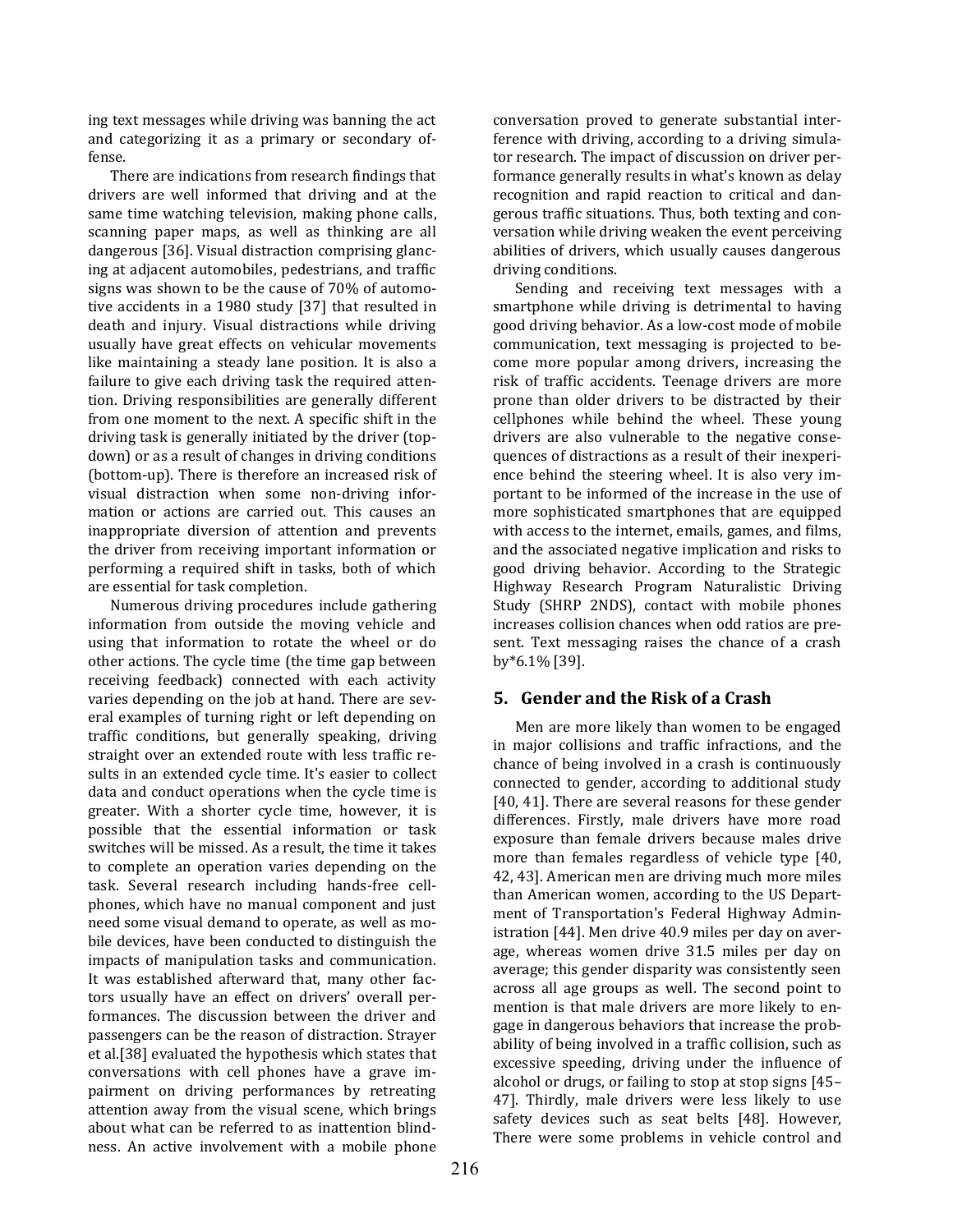mastering traffic situations [49, 50] that occurred by female drivers, and are more likely to be engaged in accidents as a result of mistakes in judgment [51]. Females appear to be more likely than males to restrict mobile phone usage while driving, while males appear to be more confident in their ability to maintain vehicle control when using a cell phone [52]. Furthermore, when compared to female drivers, male drivers tend to underestimate the danger of a collision caused by cell phone use [21, 53]. Despite the fact that several studies have discovered gender differences in vehicle crashes induced by mobile phone use, there has been little study on gender differences in crash avoidance performance while using a cell phone. A emphasis on differences between men and women while approaching high-risk driving scenarios, according to Lonczak et al. [54], is essential in driving-related programs or courses. Consequently, research into gender differences in critical driving situations should assist road safety program planners in developing better prevention programs aimed at in-vehicle cell phone users by taking advantage of differences in performance when men and women talk on their phones while driving, according to the authors.

## **6. Age and Experience of the Driver**

Cell phone use while driving has a greater impact on performance for younger and older drivers alike. Younger drivers who have less road experience find it more difficult to properly split their attention between driving and using a cell phone. Furthermore, older drivers aged 50 to 75 years found it more difficult to execute two tasks concurrently due to diminished visual and cognitive skills, as indicated by an increased response time when driving [55–57].

Drivers of all ages were examined in an Australian research to see if there was a connection between distraction inside and outside the car and their chance of being involved in an accident [58]. There was research done on fatal and injury collisions including New South Wales police data from 1996 to 2000, and crashes were categorized as happening from distractions both inside the car and outside it. All of the following distractions occurred in the vehicle: using a hand-held phone, ministering to passengers, tuning the radio, adjusting the CD player, and smoking. According to the data, drivers between the ages of 25 and 29 had the highest likelihood of being involved in a fatal or injury collision while using a hand-held phone out of all the age groups analyzed. When it comes to other in-vehicle distractions, the likelihood of being involved in a fatal or injury collision rose with increasing age, according to the research. According to Lam, the result that 25-29 years old have a greater collision risk when using a cell phone than other age groups might be attributable to variations in exposure to mobile phone use between age groups rather than differences in attention sharing abilities between the two groups of drivers. According to predictions, drivers aged 25 to 29 years will be more likely to crash because they will be using their mobile phones at a higher rate than older drivers while behind the wheel.

According to Lam's (2002) findings [58], older drivers are more vulnerable to the effects of a distraction than younger drivers, and McKnight and McKnight (1993) [59] and Reed and Green (1999) backed up these findings [60]. The researchers found that drivers between the ages of 50 and 80 have a greater impairment in reacting to traffic signals when talking on a mobile phone than drivers between the ages of 17 and 25 and drivers between the ages of 26 and 49. Driving responses to traffic signals were considerably reduced when drivers in the youngest group were engaged in a casual phone conversation, according to the study. Researchers Reed and Green (1999) discovered that driving competence diminishes with age, with older individuals (60+) experiencing greater losses in their ability to maintain speed and lane position than younger ones (aged 20 to 30).

Older drivers, according to recent research, are more susceptible to the dangers of in-vehicle distraction than their younger counterparts. But when it came to using speech recognition technology, the younger to middle-aged drivers (mean age: 23 years) showed no signs of performance deterioration. McPhee et al. (2004) [61] observed that older people were less accurate and slower at detecting target signals in a traffic scenario than younger to middle-aged drivers while they engaged in a simulated discussion.

According to Horberry et al. [2], older drivers' driving performance was degraded more than younger drivers' when interacting with an entertainment system or a mobile phone; however, older drivers attempted to compensate for this degradation by reducing speed, either consciously or unconsciously, as a result of this discovery. Future research should examine whether or not these compensatory efforts are sufficient to counterbalance the deterioration in their driving ability and reduce their collision risk in the long run.

# **7. Driving Legislation**

Many countries have made efforts to regulate the usage of mobile phones, including the United States. Special high-risk categories, such as young drivers,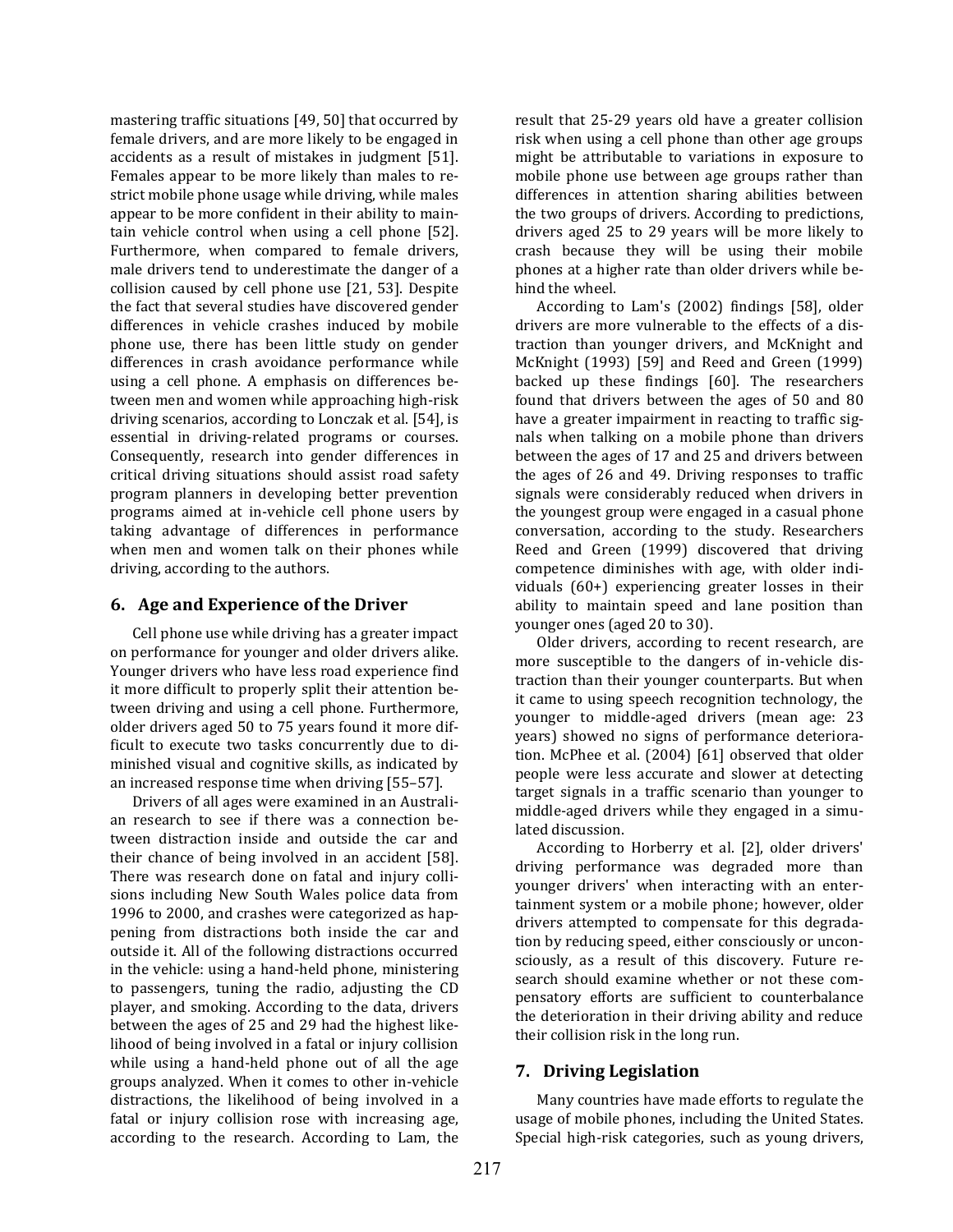have been targeted by specific legislation in some countries, whilst other nations have applied to ban the use of all mobile phones (both handheld and hands-free), and yet other countries have decided not to legislate at all. National, state, and provincial authorities should enact laws restricting the usage (and kind of use) of mobile phones, which will be contingent in part on the capacity to police the laws consistently. Policies on legislation must be made on the basis of the most up-to-date scientific knowledge accessible to the policymaker at the time.

Legislation banning cellphone use by drivers has been enacted by at least 35 nations, as well as several states and districts within countries. A number of other countries are considering laws banning cellphone use by drivers. Hand-held telephones may only be used when not operating a vehicle, while hands-free devices are prohibited while driving.

Only Japan has produced a study on the impact of its regulations on car accidents involving distracted drivers. The study's findings reveal a significant decrease in cell phone-related accidents (- 52%), the number of persons injured in such accidents (-53%), and the number of people died in such accidents (-20%).

In the United Kingdom, using a cell phone while driving is not considered a particular violation. Drivers who do so, however, may be charged with a variety of reckless or hazardous driving offenses. According to the Highway Code, drivers must maintain complete control of their vehicles at all times. In order to prevent using hand-held mobile phones while driving and using hands-free communication devices, this traffic sign advises drivers to follow the guidelines outlined on it. There have been many attempts to pass legislation prohibiting the use of hand-held mobile phones, but none of them have succeeded. The British government feels that the police already have adequate authority to deal with distracted drivers, but it is still considering whether additional law is required. In the United Kingdom, public opinion polls show that the necessity for regulation is widely accepted. According to the RAC (2002) Motoring Survey [62], 42% of drivers believe that the government's top priority for reducing accidents should be to ban cell phones. Only 5% felt they were the sole cause of car accidents, and 90% said it was their responsibility to avoid phone usage while driving.

### **8. Increasing Public Awareness**

One of the comprehensive strategies to tackle mobile use is campaigns to educate the public and increase their understanding of driving while distracted. Integrated mobile phones became part of our life. Thus, achieving the necessary cultural change toward acknowledging the hazards of using cell phones while driving is more difficult to do as a result of this. Drink driving has become a social taboo behavior in a number of nations as a result of efforts to improve road safety and address the issue of alcohol use. Therefore, the government should contribute to public awareness campaigns to reduce these risks. Also, prevent consumers and manufacturers to increase the demand for raising those technologies in the car. Increased public awareness, as a result of campaigns, will also assist to inform people of the hazards of using hands-free phones, which may be just as distracting as using a handheld phone.

### **9. Conclusion**

Technology development has significant benefits to society but at the same time, there are a lot of effects that contribute to change our life for the worst. In addition, individuals must be educated and an ethical framework must be developed to go with them. Smartphones one of the major concerns over the world which is many people used now. Legislators have specifically targeted mobile devices because they consider them to be a new sort of distraction. It requires a higher level of dedication. When a mobile phone calls while you're driving, you'll answer it because you feel a feeling of importance or urgency to answer the call. You'll be distracted while driving, which will increase your chances of having an accident.

There are dramatic effects on drivers' behavior as well as driving operation due to using a mobile phone during driving. This is due to cognitive distraction, in which the drivers' attention will be divided between the discussions in which they are participating and other activities and concerns connected to driving. According to Choudhary and Velaga [4], using a mobile phone in India is considered a crime under the country's laws and regulations. Because of a lack of strong enforcement of these restrictions, drivers will continue to use their cell phones while driving and will never be aware of the serious consequences of doing so [3].

Using hand-held or hands-free – mobile phones while driving has been shown to increase the risk of accidents when compared to when drivers do not use a cell phone. There are numerous factors that influence the relative impacts of distracted driving, including the type of phone used, the driver's age, and the driver's gender; moreover, using a mobile phone while driving raises the chance of an accident for all drivers. Another physical and cognitive dis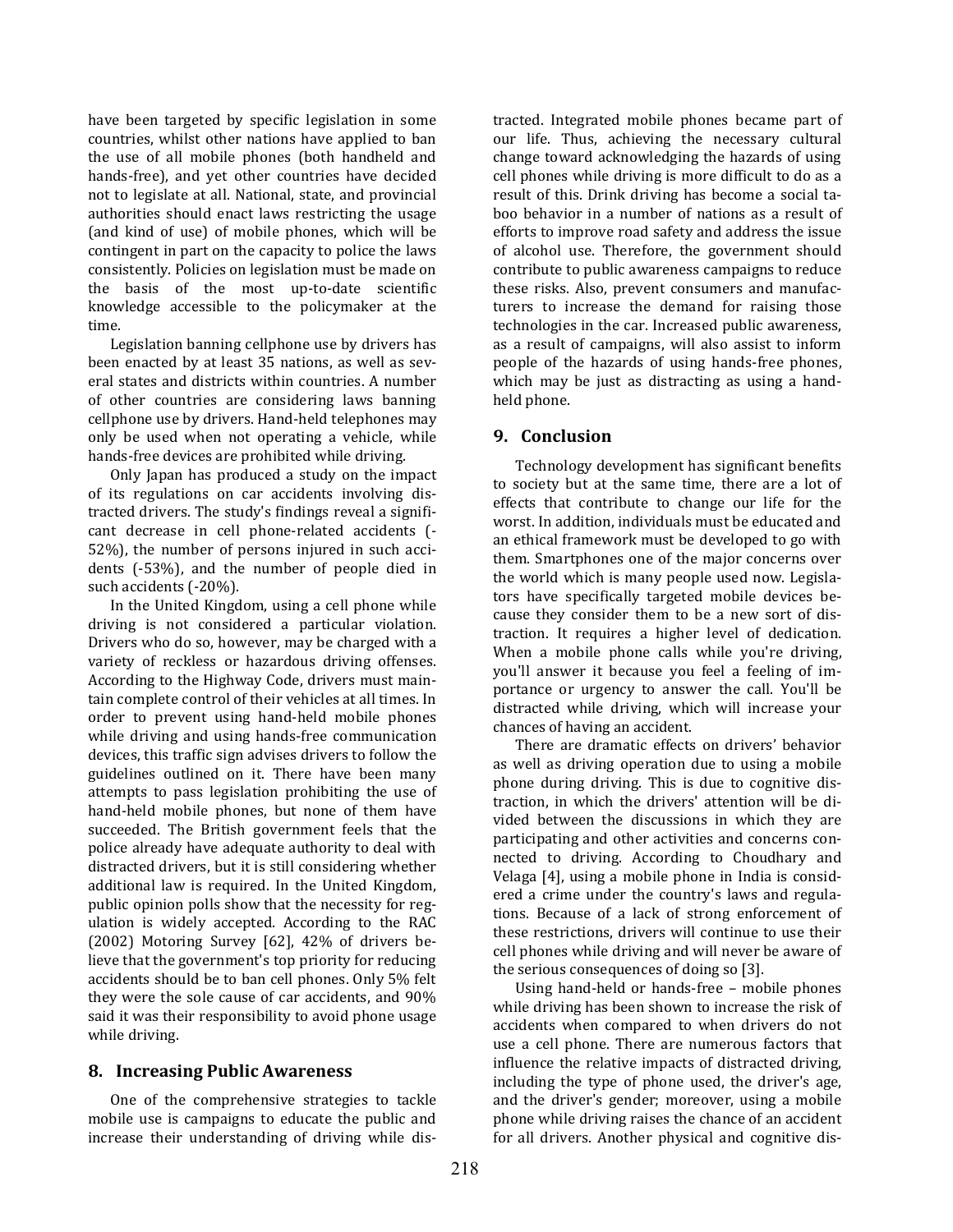traction that degrades driving abilities has been proved in numerous tests to be texting, which has also been proven in other research. Young drivers are the big percentage that uses mobile phones while driving, and they represent the major part that will be exposed to the effects of distraction that will result from this use. Using text messaging while driving is a problem that has a significant effect on driving behavior due to the increasing number of drivers that use this activity compared with other activities because text messaging is cheaper than talking on a mobile phone.

Raising public understanding of using a mobile phone during driving is through apply public awareness campaigns to encourage safe driving actions and control on risks represent important factors of tackling mobile phone use as part of a comprehensive strategy. Mobile phones have become one of the most essential integrated aspects of our daily work and personal life, which has made it more difficult for individuals to accept the risks of using them while driving. The remedies do not include prohibiting just hand-held mobile phones; this would not solve the problem, and it may raise hazards since people will believe that hands-free devices are safe. Thus, people should be aware of the risks of using hands-free sets as same as hand-held phones, which are also another type of dangerous distraction if used during driving. Mobile phones are means known of immense public utility, this will increase commercial interactions and improve communication in society. Mobile phones are widely used because of their low prices, which provide significant benefits in terms of communication ease throughout the world, particularly in countries where fixed-line telephone systems are inefficient or prohibitively expensive. As a result, they play a significant role in driver distraction and traffic crashes while driving, necessitating the implementation of measures to limit their usage while driving. To mitigate their impact, legislative measures, innovative enforcement methods, some level of industry collaboration or control, and a shift in public attitudes about what behavior is "acceptable" behind the wheel are necessary.

#### **References**

- [1] Lee JD, Young KL, Regan MA. Defining driver distraction. Driv distraction Theory, Eff Mitig. 2008;13(4):31-40.
- [2] Horberry T, Anderson J, Regan MA, Triggs TJ, Brown J. Driver distraction: The effects of concurrent in-vehicle tasks, road environment complexity and age on driving performance. Accid Anal Prev. 2006;38(1):185-191.
- [3] Urie Y, Velaga NR, Maji A. Cross-sectional study of road accidents and related law enforcement efficiency for 10 countries: A gap coherence analysis. Traffic Inj Prev. 2016;17(7):686-691.
- [4] Choudhary P, Velaga NR. Modelling driver distraction effects due to mobile phone use on reaction time. Transp Res Part C Emerg Technol. 2017;77:351-365.
- [5] Huisingh C, Griffin R, McGwin Jr G. The prevalence of distraction among passenger vehicle drivers: a roadside observational approach. Traffic Inj Prev. 2015;16(2):140-146.
- [6] Prat F, Planes M, Gras ME, Sullman MJM. An observational study of driving distractions on urban roads in Spain. Accid Anal Prev. 2015;74:8-16.
- [7] Sullman MJM, Prat F, Tasci DK. A roadside study of observable driver distractions. Traffic Inj Prev. 2015;16(6):552-557.
- [8] Administration NHTS. 's National Center for Statistics and Analysis, 2016,"2015 Motor Vehicle Crashes: Overview," US Department of Transportation, August 2016. Published online 2018.
- [9] Knipling RR. IVHS technologies applied to collision avoidance: Perspectives on six target crash types and countermeasures. In: Proceedings of the 1993 Annual Meeting of IVHS America: Surface Transportation: Mobility, Technology, and Society. ; 1993:249-259.
- [10] Beanland V, Fitzharris M, Young KL, Lenné MG. Driver inattention and driver distraction in serious casualty crashes: Data from the Australian National Crash In-depth Study. Accid Anal Prev. 2013;54:99-107.
- [11] Regan MA. New technologies in cars: human factors and safety issues. Ergon Aust. 2004;8(3):6-15.
- [12] Alm H, Nilsson L. The use of car phones and changes in driver behaviour. Int J Veh Des. 2001;26(1):4-11.
- [13] Chang Z, Lichtenstein P, D'onofrio BM, Sjölander A, Larsson H. Serious transport accidents in adults with attentiondeficit/hyperactivity disorder and the effect of medication: a population-based study. JAMA psychiatry. 2014;71(3):319-325.
- [14] Caird JK, Johnston KA, Willness CR, Asbridge M, Steel P. A meta-analysis of the effects of texting on driving. Accid Anal Prev. 2014;71:311-318.
- [15] Redelmeier DA, Tibshirani RJ. Association between cellular-telephone calls and motor vehicle collisions. N Engl J Med. 1997;336(7):453- 458.
- [16] Hajime ITO, ATSUMI B, Hiroshi UNO, AKAMATSU M. Visual distraction while driving: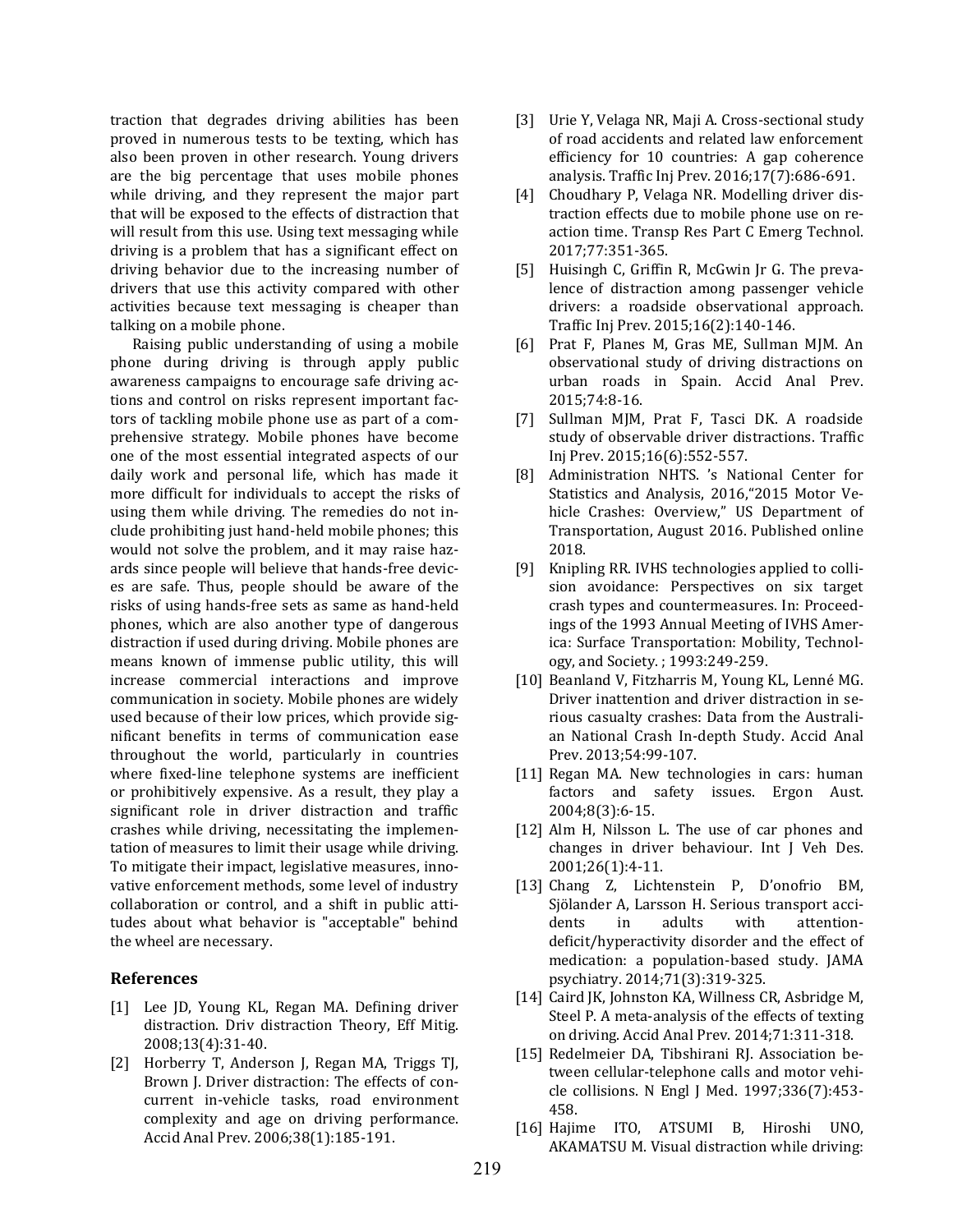trends in research and standardization. IATSS Res. 2001;25(2):20-28.

- [17] Hickman JS, Hanowski RJ. An assessment of commercial motor vehicle driver distraction using naturalistic driving data. Traffic Inj Prev. 2012;13(6):612-619.
- [18] Ali GA. Traffic accidents and road safety management; a comparative analysis and evaluation in industrial, developing and richdeveloping countries. SATC 2010. Published online 2010.
- [19] Tamimi TM, Daly M, Bhatty MA, Lufti AHM. Causes and types of road injuries in Asir Province, Saudi Arabia, 19751977: preliminary study. Saudi Med J. 1980;1(5):249-256.
- [20] Al-Zahrani AH, Jamjoom MMO, Al-Bar HO. Traffic Accident Characteristics in Jeddah, Saudi Arabia. Eng Sci. 1994;6(1).
- [21] Hallett C, Lambert A, Regan MA. Cell phone conversing while driving in New Zealand: Prevalence, risk perception and legislation. Accid Anal Prev. 2011;43(3):862-869.
- [22] Charlton SG, Starkey NJ. Driving on familiar roads: Automaticity and inattention blindness. Transp Res part F traffic Psychol Behav. 2013;19:121-133.
- [23] Singh S. Critical Reasons for Crashes Investigated in the National Motor Vehicle Crash Causation Survey.; 2015.
- [24] Huemer AK, Vollrath M. Driver secondary tasks in Germany: Using interviews to estimate prevalence. Accid Anal Prev. 2011;43(5):1703- 1712.
- [25] Lansdown TC. Individual differences and propensity to engage with in-vehicle distractions– A self-report survey. Transp Res part F traffic Psychol Behav. 2012;15(1):1-8.
- [26] Purves D, Augustine GJ, Fitzpatrick D, et al. Circuits within the basal ganglia system. In: Neuroscience. 2nd Edition. Sinauer Associates; 2001.
- [27] Just MA, Keller TA, Cynkar J. A decrease in brain activation associated with driving when listening to someone speak. Brain Res. 2008;1205:70-80.
- [28] Anderson E, Bierman C, Franko J, Zelko A. The effects of audio and visual distractions on reaction time. Available at jass neuro wisc edu/./Lab. 2012;20603:20.
- [29] Lim SH, Chi J. Are cell phone laws in the US effective in reducing fatal crashes involving young drivers? Transp policy. 2013;27:158- 163.
- [30] Violanti JM, Marshall JR. Cellular phones and traffic accidents: an epidemiological approach. Accid Anal Prev. 1996;28(2):265-270.
- [31] Chiang DP, Brooks AM, Weir DH. An experimental study of destination entry with an example automobile navigation system. SAE Trans. Published online 2001:462-472.
- [32] Castro C, Horberry T. The Human Factors of Transport Signs. CRC press; 2004.
- [33] Charlton SG. Driving while conversing: Cell phones that distract and passengers who react. Accid Anal Prev. 2009;41(1):160-173.
- [34] Drews FA, Yazdani H, Godfrey CN, Cooper JM, Strayer DL. Text messaging during simulated driving. Hum Factors. 2009;51(5):762-770.
- [35] Sherin KM, Lowe AL, Harvey BJ, et al. Preventing texting while driving: a statement of the American College of Preventive Medicine. Am J Prev Med. 2014;47(5):681-688.
- [36] ITO H, UNO H, Atsumi B, Akamatsu M. Visual Distraction While Driving. IATSS Res. 2001;25(2):21.
- [37] Cairney PT, Catchpole JE. Road User Behaviours Which Contribute to Accidents at Urban Arterial/Local Intersections.; 1991.
- [38] Strayer DL, Drews FA, Johnston WA. Cell phone-induced failures of visual attention during simulated driving. J Exp Psychol Appl. 2003;9(1):23.
- [39] Dingus TA, Guo F, Lee S, et al. Driver crash risk factors and prevalence evaluation using naturalistic driving data. Proc Natl Acad Sci. 2016;113(10):2636-2641.
- [40] González-Iglesias B, Gómez-Fraguela JA, Luengo-Martín MÁ. Driving anger and traffic violations: Gender differences. Transp Res part F traffic Psychol Behav. 2012;15(4):404-412.
- [41] Morgan A, Mannering FL. The effects of roadsurface conditions, age, and gender on driverinjury severities. Accid Anal Prev. 2011;43(5):1852-1863.
- [42] Jiménez-Mejías E, Prieto CA, Martínez-Ruiz V, del Castillo J de DL, Lardelli-Claret P, Jiménez-Moleón JJ. Gender-related differences in distances travelled, driving behaviour and traffic accidents among university students. Transp Res part F traffic Psychol Behav. 2014;27:81- 89.
- [43] Ferrando J, Plasencia A, MacKenzie E, Oros M, Arribas P, Borrell C. Disabilities resulting from traffic injuries in Barcelona, Spain: 1-year incidence by age, gender and type of user. Accid Anal Prev. 1998;30(6):723-730.
- [44] Santos A, McGuckin N, Nakamoto HY, Gray D, Liss S. Summary of Travel Trends: 2009 National Household Travel Survey. United States. Federal Highway Administration; 2011.
- [45] Ainy E, Movahedi M, Aghaei A, Soori H. Study of risky behaviors leading to unintentional inju-